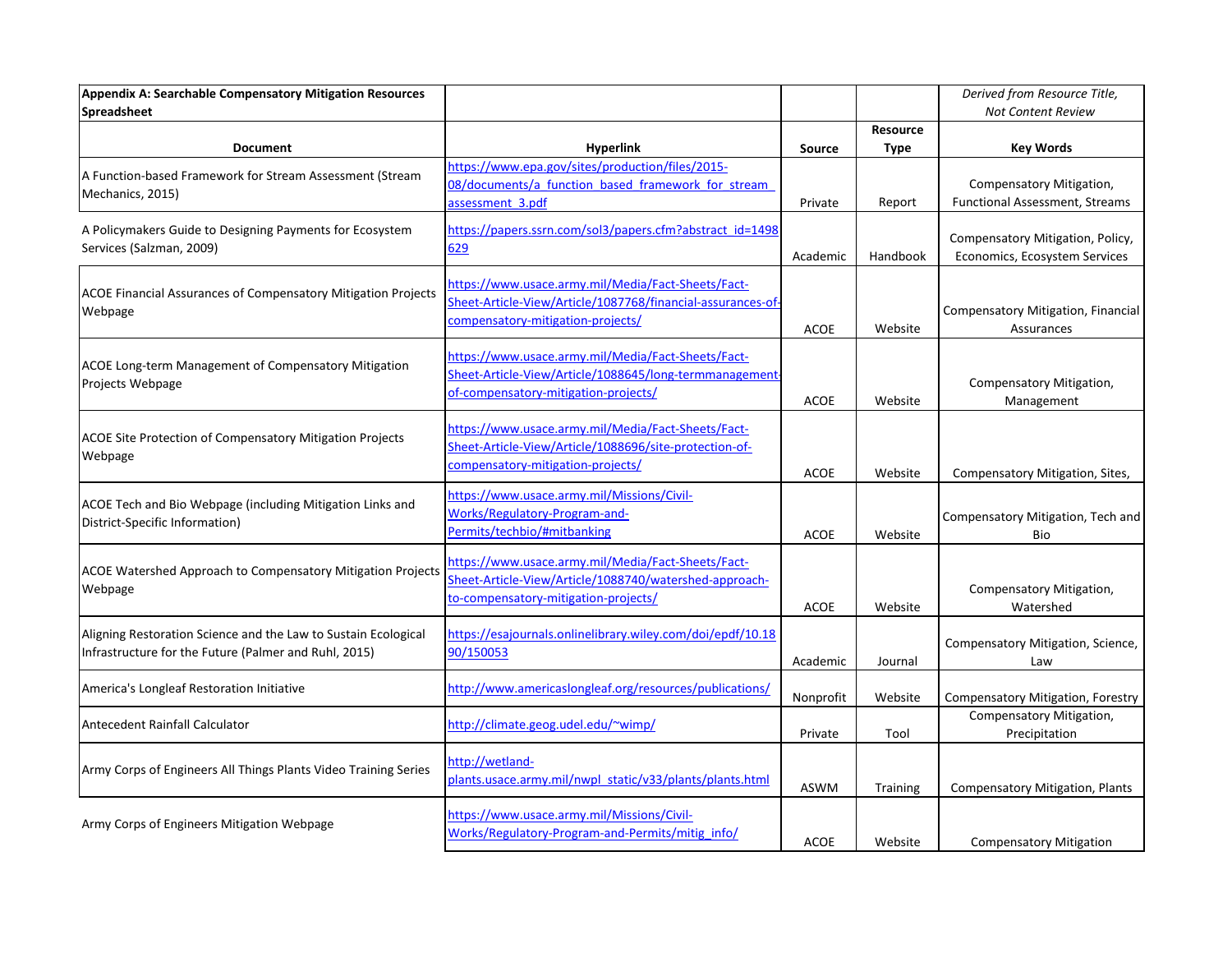| Association of State Wetland Managers Stream Mitigation<br><b>Overview Webpage</b>                                  | Overview: https://www.aswm.org/wetland-<br>programs/stream-mitigation/4876-streams-overview | <b>ASWM</b> | Website  | <b>Compensatory Mitigation, Stream</b>      |
|---------------------------------------------------------------------------------------------------------------------|---------------------------------------------------------------------------------------------|-------------|----------|---------------------------------------------|
| Association of State Wetland Managers Stream Mitigation                                                             | https://www.aswm.org/wetland-programs/stream-                                               |             |          |                                             |
| Programs Webpage                                                                                                    | mitigation/4876-streams-overview                                                            | ASWM        | Website  | <b>Compensatory Mitigation, Stream</b>      |
|                                                                                                                     | https://www.aswm.org/webinars-trainings/9779-2018-past                                      |             |          |                                             |
| Association of State Wetland Managers' Training Series on an                                                        | compensatory-mitigation-webinar-                                                            |             |          |                                             |
| <b>Ecological Framework for Compensatory Mitigation</b>                                                             | serieshttps://www.aswm.org/webinars-trainings/9784-                                         |             |          |                                             |
|                                                                                                                     | compensatory-mitigation-webinar-series/7435-training-                                       |             |          |                                             |
|                                                                                                                     | webinar-series                                                                              | <b>EPA</b>  | Training | <b>Compensatory Mitigation</b>              |
| Avenza Maps                                                                                                         | https://www.avenza.com/avenza-maps/                                                         | Private     | Tool     | <b>Compensatory Mitigation, Mapping</b>     |
| Banks and Fees: The Status of Off-Site Wetland Mitigation in the                                                    | https://www.eli.org/research-report/banks-and-fees-status-                                  |             |          | Compensatory Mitigation,                    |
| United States (ELI, 2002)                                                                                           | site-wetland-mitigation-united-states                                                       | ELI         | Journal  | Mitigation banking, Fees                    |
|                                                                                                                     | https://usfs.maps.arcgis.com/apps/MapSeries/index.html?                                     |             |          |                                             |
| Center for Restoration in the Southern Pine Ecosystems                                                              | appid=9b2e8dd054a147229cb2f65d24d4a21e                                                      | Nonprofit   | Website  | Compensatory Mitigation, Forestry           |
| Compensating for Wetland Losses under the Clean Water Act                                                           |                                                                                             |             |          |                                             |
| (Redux): Evaluating the Federal Compensatory Mitigation                                                             | https://heinonline.org/HOL/LandingPage?handle=hein.jour                                     |             |          | Compensatory Mitigation,                    |
| Regulation (2008)                                                                                                   | nals/stet38÷=14&id=&page=                                                                   | <b>AWRA</b> | Journal  | Evaluation, Policy, Regulation              |
| Compensatory Mitigation for Streams Under the Clean Water<br>Act: Reassessing Science and Redirecting Policy (2012) | https://onlinelibrary.wiley.com/doi/abs/10.1111/j.1752-<br>1688.2011.00631.x                | <b>AWRA</b> | Journal  | Compensatory Mitigation, Streams,<br>Policy |
|                                                                                                                     | https://www.epa.gov/cwa-404/background-about-                                               |             |          |                                             |
| <b>Compensatory Mitigation Regulations and Guidance</b>                                                             | compensatory-mitigation-requirements-under-cwa-section-                                     |             |          | Compensatory Mitigation,                    |
|                                                                                                                     | 404#regulations                                                                             | <b>EPA</b>  | Website  | Regulation, Policy, Guidance                |
| Compensatory Mitigation Rule Timeline for Bank or ILF                                                               | https://www.epa.gov/sites/production/files/2015-                                            |             |          |                                             |
| Instrument Approval (2008)                                                                                          | 07/documents/irt_timeline.pdf                                                               | <b>EPA</b>  | Report   | <b>Compensatory Mitigation, ILF, Tools</b>  |
|                                                                                                                     | https://www.eli.org/research-report/design-us-habitat-                                      |             |          | Compensatory Mitigation,                    |
| Design of U.S. Habitat Banking Systems to Support the                                                               | banking-systems-support-conservation-wildlife-habitat-and-                                  |             |          | Mitigation Banking, Wildlife, T/E           |
| Conservation of Wildlife Habitat and At-Risk Species (ELI, 2008)                                                    | risk-species                                                                                | ELI         | Report   | Species, Conservation                       |
|                                                                                                                     |                                                                                             |             |          |                                             |
| Digital Globe                                                                                                       | https://evwhs.digitalglobe.com/myDigitalGlobe/login;jsessi                                  |             |          |                                             |
|                                                                                                                     | onid=3769CB4D6570E5DB22CB72E4502F8849                                                       | <b>ELI</b>  | Tool     | <b>Compensatory Mitigation, Mapping</b>     |
|                                                                                                                     |                                                                                             |             |          |                                             |
| ELI In Lieu Fee Mitigation Model Instrument Language and                                                            | https://www.eli.org/research-report/lieu-fee-mitigation-                                    |             |          | Compensatory Mitigation, ILF,               |
| <b>Resources Document</b>                                                                                           | model-instrument-language-and-resources                                                     | Private     | Tool     | Instrument                                  |
| Engineering Specification Guidelines for Wetland Plant                                                              |                                                                                             |             |          | Compensatory Mitigation, Plants,            |
| <b>Establishment and Subgrade Preparation</b>                                                                       | https://wetlands.el.erdc.dren.mil/pdfs/wrpre19.pdf                                          | <b>ERDC</b> | Guide    | Guidelines                                  |
|                                                                                                                     |                                                                                             |             |          |                                             |
| Environmental Law Institute In Lieu Fee Mitigation Webpage                                                          | https://www.eli.org/wetlands-program/ILFresources                                           | ELI         | Website  | Compensatory Mitigation, ILF                |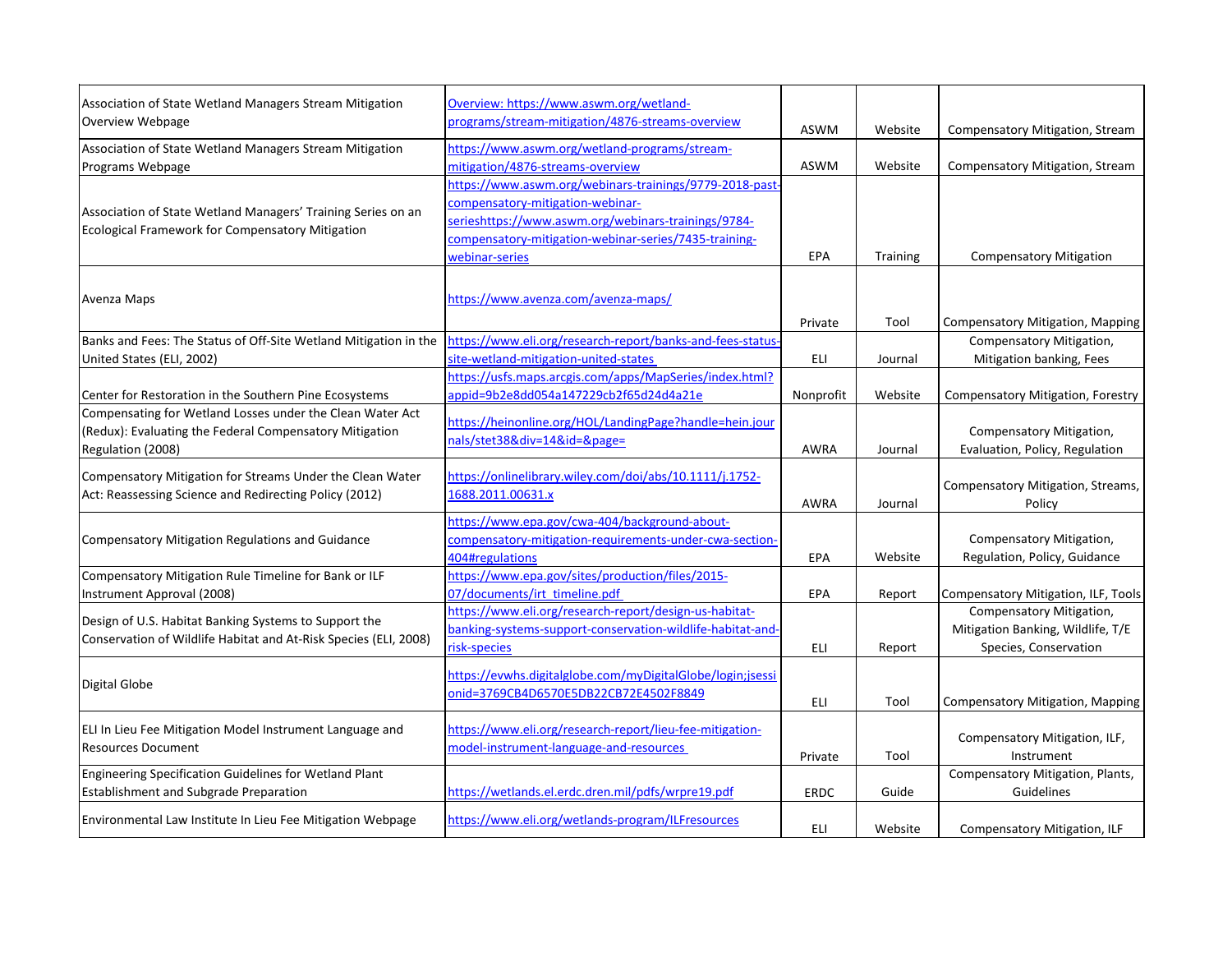| Environmental Law Institute's Interagency Review Teams                  | https://www.eli.org/freshwater-ocean/mitigation-banking-   |            |                    |                                        |
|-------------------------------------------------------------------------|------------------------------------------------------------|------------|--------------------|----------------------------------------|
| <b>Training Course</b>                                                  | interagency-review-team-training-course                    | Academic   | <b>Training</b>    | <b>Compensatory Mitigation, IRT</b>    |
|                                                                         | https://www.epa.gov/cwa-404/background-about-              |            |                    |                                        |
| Environmental Protection Agency (EPA) Compensatory                      | compensatory-mitigation-requirements-under-cwa-section-    |            |                    |                                        |
| <b>Mitigation Website</b>                                               | 404                                                        | EPA        | Website            | <b>Compensatory Mitigation</b>         |
| EPA Compensatory Wetland Mitigation Factsheet (EPA-843-F-08             | https://www.epa.gov/sites/production/files/2015-           |            |                    |                                        |
| 002)                                                                    | 08/documents/compensatory mitigation factsheet.pdf         |            |                    |                                        |
|                                                                         |                                                            | EPA        | Factsheet          | <b>Compensatory Mitigation</b>         |
| EPA's Compensatory Mitigation Rule Familiarization Workshops            | https://www.epa.gov/cwa-404/compensatory-mitigation-       |            |                    |                                        |
| Under CWA Section 404                                                   | rule-familiarization-workshops-under-cwa-section-404       |            |                    | Compensatory Mitigation,               |
|                                                                         |                                                            | ELI        | <b>Training</b>    | Regulations, Rule                      |
| Guides for Selecting Wetland Mitigation Sites Using a Watershed         |                                                            |            |                    |                                        |
| Approach (Washington State Department of Ecology): Eastern              | https://fortress.wa.gov/ecy/publications/SummaryPages/1    |            |                    | Compensatory Mitigation,               |
| Washington                                                              | 006007.html                                                | State      | Guide              | Watershed, Siting                      |
| Guides for Selecting Wetland Mitigation Sites Using a Watershed         |                                                            |            |                    |                                        |
| Approach (Washington State Department of Ecology): Western              | https://fortress.wa.gov/ecy/publications/SummaryPages/0    |            |                    | Compensatory Mitigation,               |
| Washington                                                              | 906032.html                                                | State      | Guide              | Watershed, Siting                      |
| Handbook for Prioritizing Wetland and Stream Restoration and            | https://www.eli.org/research-report/handbook-prioritizing- |            |                    |                                        |
| Protection Using Landscape Analysis Tools (ELI)                         | wetland-stream-restoration-protection-using-landscape-     |            |                    | Compensatory Mitigation,               |
|                                                                         | analysis                                                   | ELI        | Guide/Tool         | Landscape, Tools                       |
| Improving Outcomes and Increasing Benefits Associated with              |                                                            |            |                    |                                        |
| Wetland and Stream Restoration Projects (ELI and The Nature             | https://www.eli.org/research-report/watershed-approach-    |            |                    | Compensatory Mitigation, Stream,       |
| Conservancy)                                                            | handbook                                                   | <b>ELI</b> | Report             | Evaluation                             |
| Indiana Stream Mitigation Program                                       | https://www.in.gov/dnr/heritage/8340.htm                   |            |                    |                                        |
|                                                                         |                                                            | State      | Website            | <b>Compensatory Mitigation, Stream</b> |
| In-Lieu Fee Mitigation: Review of Program Instruments and               | https://www.eli.org/research-report/lieu-fee-mitigation-   |            |                    |                                        |
| Implementation Across the Country (ELI)                                 | review-program-instruments-and-implementation-across-      |            |                    | <b>Compensatory Mitigation, ILF</b>    |
|                                                                         | country                                                    | ELI        | Report             | Mitigation, Instruments                |
|                                                                         | https://cdn.ymaws.com/www.ser.org/resource/resmgr/cus      |            |                    |                                        |
| International Guidelines for Developing and Managing Ecological         | tompages/publications/ser publications/Dev and Mng Ec      |            |                    | Compensatory Mitigation,               |
| Restoration Projects, Second Edition                                    | o Rest Proj.pdf                                            | <b>SER</b> | Guide              | Guidelines                             |
| International Principles and Standards for the Practice of              |                                                            |            |                    |                                        |
| Ecological Restoration, 2 <sup>nd</sup> Edition (Society for Ecological | https://www.ser.org/page/SERStandards                      |            |                    | Compensatory Mitigation,               |
| <b>Restoration</b> )                                                    |                                                            | <b>SER</b> | Standards          | Standards                              |
| IRIS Films (University of Maryland)                                     | https://research.umd.edu/news/news_story.php?id=11154      |            |                    |                                        |
|                                                                         |                                                            | State      | Tool               | <b>Compensatory Mitigation, IRIS</b>   |
|                                                                         |                                                            |            |                    |                                        |
| IWR White Paper: Compensatory Mitigation Site Protection                | https://www.epa.gov/cwa-404/compensatory-mitigation-       |            |                    | Compensatory Mitigation,               |
| Instrument Handbook for the Corps Regulatory Program                    | site-protection-instrument-handbook-and-fact-sheet         | ACOE       | White Paper        | Instruments                            |
|                                                                         |                                                            |            |                    |                                        |
|                                                                         | https://static1.squarespace.com/static/55c211c8e4b06ea5    |            |                    |                                        |
| IWR White Paper: Implementing Financial Assurance for                   | 799e6c03/t/5602f829e4b0618e1c65c575/1443035177977/         |            |                    | Compensatory Mitigation, Financial     |
| Mitigation Project Success (2011)                                       | <b>IWR White Paper Financial Assurance.pdf</b>             | ACOE       | <b>White Paper</b> | Assurances, Evaluation                 |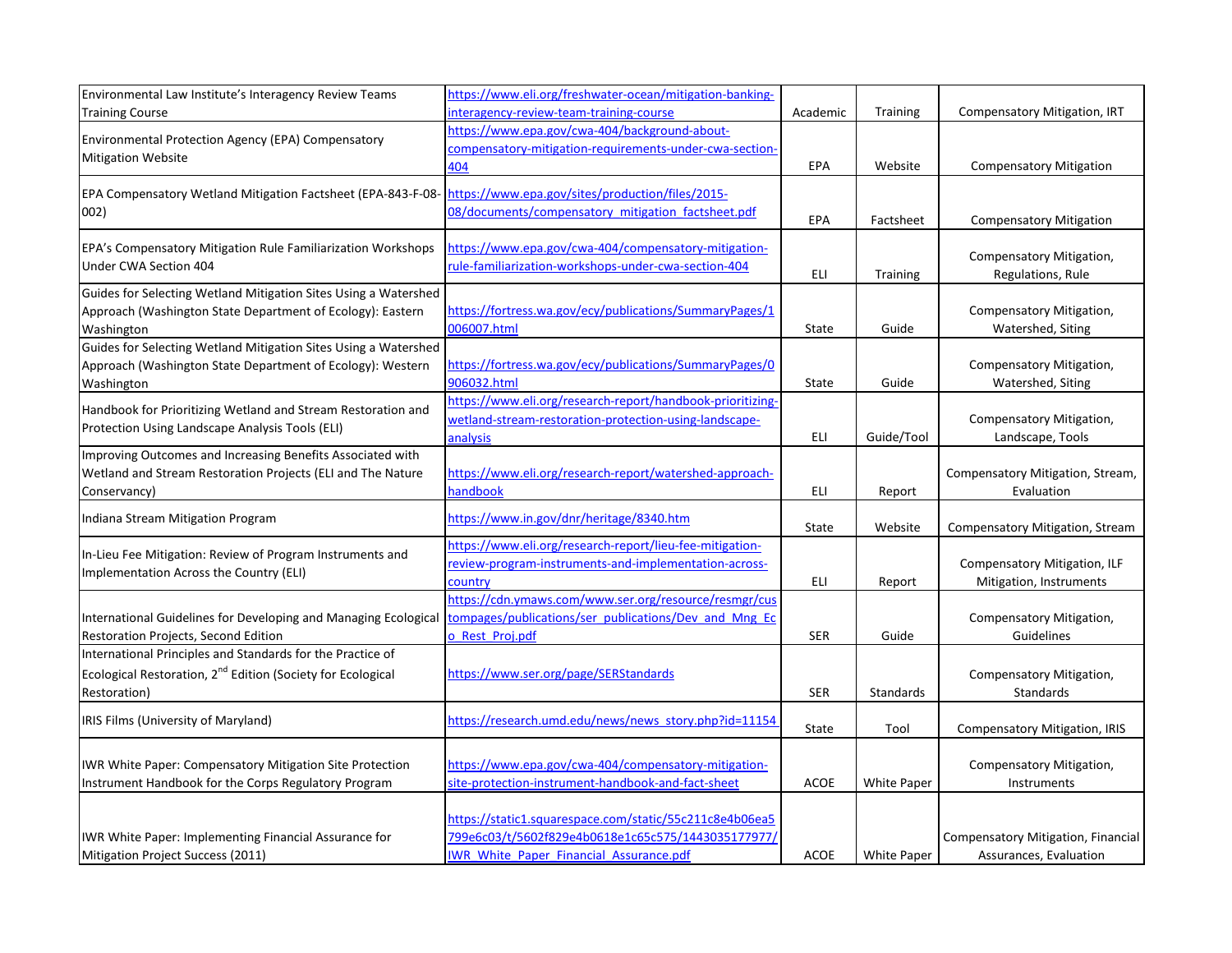| IWR White Paper: Implementing Financial Assurance for                                                             | https://www.epa.gov/cwa-404/implementing-financial-                                                                                     |             |                    | Compensatory Mitigation, Financial                      |
|-------------------------------------------------------------------------------------------------------------------|-----------------------------------------------------------------------------------------------------------------------------------------|-------------|--------------------|---------------------------------------------------------|
| Mitigation Project Success (2016 update)                                                                          | assurance-mitigation-project-success                                                                                                    | <b>ACOE</b> | <b>White Paper</b> | Assurances, Evaluation                                  |
| Land Rehabilitation and Restoration Website                                                                       | https://landrehab.wordpress.com/                                                                                                        | Private     | Website            | Compensatory Mitigation, Land Use                       |
| Literature List on HGM Approach for Assessing Wetlands                                                            | https://wetlands.el.erdc.dren.mil/literature.html                                                                                       | ERDC        | Website            | Compensatory Mitigation, HGM,<br>Assessment             |
| Louisiana Compensatory Mitigation Webpage: Compensatory<br>Mitigation in the Coastal Zone                         | http://www.dnr.louisiana.gov/index.cfm?md=pagebuilder&<br>tmp=home&pid=95                                                               | State       | Website            | <b>Compensatory Mitigation, Coastal</b>                 |
| Mitigation Guidance, Procedures, Handbooks and Protocols<br>(ASWM)                                                | https://www.aswm.org/wetland-programs/stream-<br>mitigation/4878-stream-mitigation-guidance-handbooks-<br>procedures-and-protocols      | <b>ASWM</b> | Guide              | Compensatory Mitigation, Guidance                       |
| Mitigation of Impacts to Fish and Wildlife Habitat: Estimating<br>Costs and Identifying Opportunities (ELI, 2007) | https://www.eli.org/research-report/mitigation-impacts-<br>fish-and-wildlife-habitat-estimating-costs-and-identifying-<br>opportunities | ELI         | Report             | Compensatory Mitigation, Wildlife,<br>Habitat, Economic |
| National and Regional Guidebooks for Application of<br>Hydrogeomorphic (HGM) Assessments                          | https://wetlands.el.erdc.dren.mil/guidebooks.cfm                                                                                        | <b>ERDC</b> | Guide              | Compensatory Mitigation, HGM                            |
| National Wetland Plant List                                                                                       | http://wetland-<br>plants.usace.army.mil/nwpl static/v33/home/home.html#                                                                | <b>USDA</b> | Tool               | <b>Compensatory Mitigation, Plants</b>                  |
| National Wetland Plant List Website                                                                               | http://wetland-<br>plants.usace.army.mil/nwpl static/v33/home/home.html#                                                                | <b>ACOE</b> | List, Website      | Plants                                                  |
| Natural Resource Conservation Service (NRCS) Hydric Soils<br>Webpage                                              | https://www.nrcs.usda.gov/wps/portal/nrcs/detail/soils/us<br>e/hydric/?cid=nrcs142p2_053957                                             | <b>NRCS</b> | Website            | <b>Compensatory Mitigation, Soils</b>                   |
| Natural Resource Damages, Mitigation Banking, and the<br>Watershed Approach (ELI, 2018)                           | https://www.eli.org/research-report/natural-resource-<br>damages-mitigation-banking-and-watershed-approach                              | ELI         | Report             | Compensatory Mitigation,<br>Damages, Watershed          |
| NOAA Advanced Hydrologic Prediction Service                                                                       | https://water.weather.gov/precip/                                                                                                       | <b>NRCS</b> | Tool               | Compensatory Mitigation,<br>Precipitation               |
| NOAA Advanced Hydrologic Prediction Service                                                                       | https://water.weather.gov/precip/                                                                                                       | State       | Tool               | Compensatory Mitigation,<br>Hydrology                   |
| <b>NRCS Plant Guides</b>                                                                                          | https://plants.usda.gov/java/factSheet                                                                                                  | <b>NRCS</b> | Tool               | <b>Compensatory Mitigation, Plants</b>                  |
| <b>NRCS Plants Database</b>                                                                                       | https://plants.sc.egov.usda.gov/java/                                                                                                   | <b>NOAA</b> | Tool               | <b>Compensatory Mitigation, Plants</b>                  |
| <b>NRCS Tools Page</b>                                                                                            | https://www.nrcs.usda.gov/wps/portal/nrcs/main/soils/sur<br>vey/tools/                                                                  | <b>NRCS</b> | Tool               | Compensatory Mitigation, Tools                          |
| <b>NRCS Wetland Mitigation Factsheet</b>                                                                          | https://www.nrcs.usda.gov/Internet/FSE_DOCUMENTS/stel<br>prdb1100766.pdf                                                                | <b>NRCS</b> | Factsheet          | <b>Compensatory Mitigation</b>                          |
| <b>NRCS WETS Tables</b>                                                                                           | https://www.wcc.nrcs.usda.gov/climate/navigate_wets.ht<br>ml                                                                            | <b>NOAA</b> | Tool               | Compensatory Mitigation,<br>Precipitation, Climate      |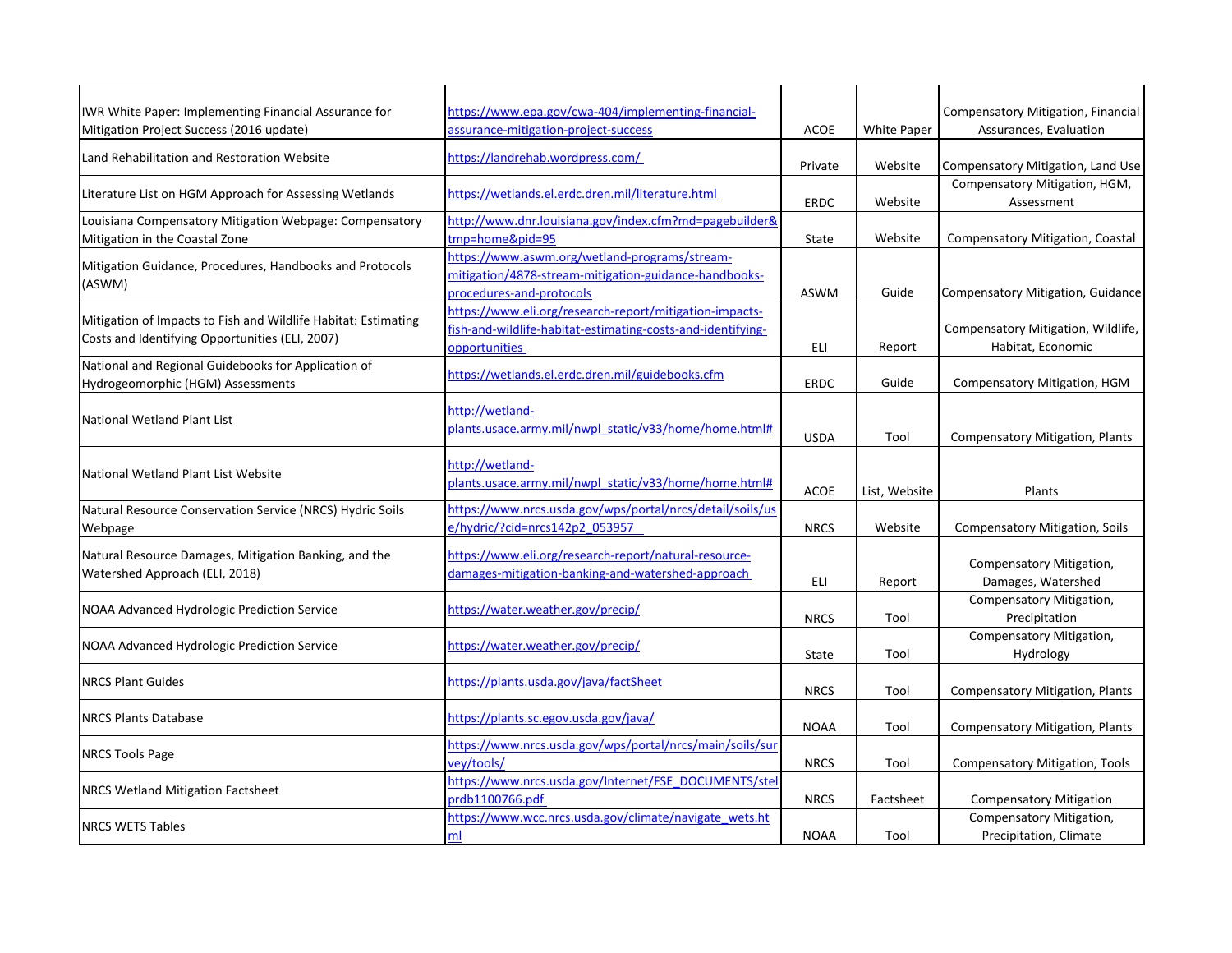| Oregon Aquatic Resource Mitigation Framework Training          | https://www.oregon.gov/dsl/WW/Pages/Aquatic-                |             |                 |                                                                        |
|----------------------------------------------------------------|-------------------------------------------------------------|-------------|-----------------|------------------------------------------------------------------------|
|                                                                | Resources-Mitigation-Framework.aspx                         | Private     | <b>Training</b> | <b>Compensatory Mitigation</b>                                         |
| Oregon Aquatic Resources Mitigation Framework Website          | https://www.oregon.gov/dsl/WW/Pages/Aquatic-                |             |                 |                                                                        |
|                                                                | Resources-Mitigation-Framework.aspx                         | State       | Website         | <b>Compensatory Mitigation</b>                                         |
| Oregon Department of State Lands Mitigation Framework          | https://www.oregon.gov/dsl/WW/Pages/Aquatic-                |             |                 |                                                                        |
| Webpage                                                        | Resources-Mitigation-Framework.aspx                         | State       | Website         | <b>Compensatory Mitigation</b>                                         |
|                                                                | https://www.oregon.gov/dsl/WW/Pages/Resources.aspx#a        |             |                 |                                                                        |
| Oregon Stream Functions Assessment Method                      | ssessment                                                   |             |                 | Compensatory Mitigation,                                               |
|                                                                |                                                             | ELI         | Tool            | Assessment, Functional Assessment                                      |
| <b>ORWAP Calculator</b>                                        | https://www.oregon.gov/dsl/WW/Documents/ORWAP Cal           |             |                 | Compensatory Mitigation,                                               |
|                                                                | culator v3 1.xlsx                                           | State       | Tool            | Assessment, Calculator                                                 |
|                                                                | http://tools.oregonexplorer.info/oe map viewer 2 0/Vie      |             |                 | Compensatory Mitigation,                                               |
| ORWAP Map Explorer                                             | wer.html?Viewer=orwap                                       | State       | Tool            | Assessment, Mapping                                                    |
| <b>ORWAP Protocol</b>                                          | https://www.oregon.gov/dsl/WW/Pages/ORWAP.aspx              |             |                 | Compensatory Mitigation,                                               |
|                                                                |                                                             | State       | Tool            | Assessment, Protocol                                                   |
| Prioritizing Wetland and Stream Restoration and Protection     | https://www.eli.org/freshwater-ocean/handbook-              |             |                 |                                                                        |
| Using Landscape Analysis Tools (ELI)                           | prioritizing-wetland-and-stream-restoration-and-protection- |             |                 | Compensatory Mitigation,                                               |
|                                                                | using-landscape                                             | Private     | Tool            | Landscape, Tools, Mapping                                              |
| Regulatory In Lieu Fee and Banking Information Tracking System | https://ribits.usace.army.mil/ribits apex/f?p=107:2         |             |                 | Compensatory Mitigation, ILF,                                          |
| (RIBITS)                                                       |                                                             | <b>ACOE</b> | Website         | <b>Banking</b>                                                         |
| Report on State Definitions, Jurisdiction and Mitigation       |                                                             |             |                 |                                                                        |
| Requirements in State Programs for Ephemeral, Intermittent and | https://www.aswm.org/stream mitigation/streams in the       |             |                 | Compensatory Mitigation, Streams,<br>Definitions, Jurisdiction, Stream |
| Perennial Streams in the United States (ASWM, 2014)            | us.pdf                                                      |             |                 |                                                                        |
|                                                                | https://apps.apple.com/us/app/seek-by-                      | <b>ASWM</b> | Report          | Flow, Status<br>Compensatory Mitigation, Plant,                        |
| Seek Plant ID App                                              | inaturalist/id1353224144                                    | Private     | Tool            | <b>APP</b>                                                             |
|                                                                | https://www.srs.fs.usda.gov/pubs/misc/ag 654/volume 1/      |             |                 |                                                                        |
| Silvics of North America Volume 1: Conifers                    | vol1 table of contents.htm                                  | <b>USDA</b> | Guide           |                                                                        |
|                                                                | https://www.srs.fs.usda.gov/pubs/misc/ag 654/volume 2/      |             |                 | Compensatory Mitigation, Forestry                                      |
| Silvics of North America, Volume 2: Hardwoods                  | vol2 table of contents.htm                                  | <b>USDA</b> | Guide           | <b>Compensatory Mitigation, Forestry</b>                               |
|                                                                |                                                             |             |                 | Compensatory Mitigation, Habitat,                                      |
|                                                                |                                                             |             |                 | Plants, Science, Science, Soils,                                       |
| Society of Ecological Restoration                              | https://www.ser.org/page/SERDocuments                       | <b>SER</b>  | Website         | <b>Streams</b>                                                         |
| Society of Wetland Scientists                                  | https://www.sws.org/Resources/related-links.html            | SWS         | Website         | <b>Compensatory Mitigation</b>                                         |
| Soil Explorer                                                  | https://soilexplorer.net/                                   | Soil Survey | Tool            | <b>Compensatory Mitigation, Soils</b>                                  |
| Soil Science Society of America                                | https://www.soils.org/                                      | SSS         | Website         | <b>Compensatory Mitigation, Soils</b>                                  |
| Soil Survey Hydric Soils by Map Unit Feature                   | https://websoilsurvey.sc.egov.usda.gov/App/HomePage.ht      |             |                 | Compensatory Mitigation, Soils,                                        |
|                                                                |                                                             | <b>ACOE</b> | Tool            | Mapping                                                                |
|                                                                | https://websoilsurvey.sc.egov.usda.gov/App/HomePage.ht      |             |                 |                                                                        |
| Soil Survey website                                            | m                                                           | Soil Survey | Website         | <b>Compensatory Mitigation, Soils</b>                                  |
|                                                                |                                                             |             |                 |                                                                        |
| Southern Forest Experiment Station                             | https://www.srs.fs.usda.gov/pubs/                           | <b>USDA</b> | Website         | <b>Compensatory Mitigation, Forestry</b>                               |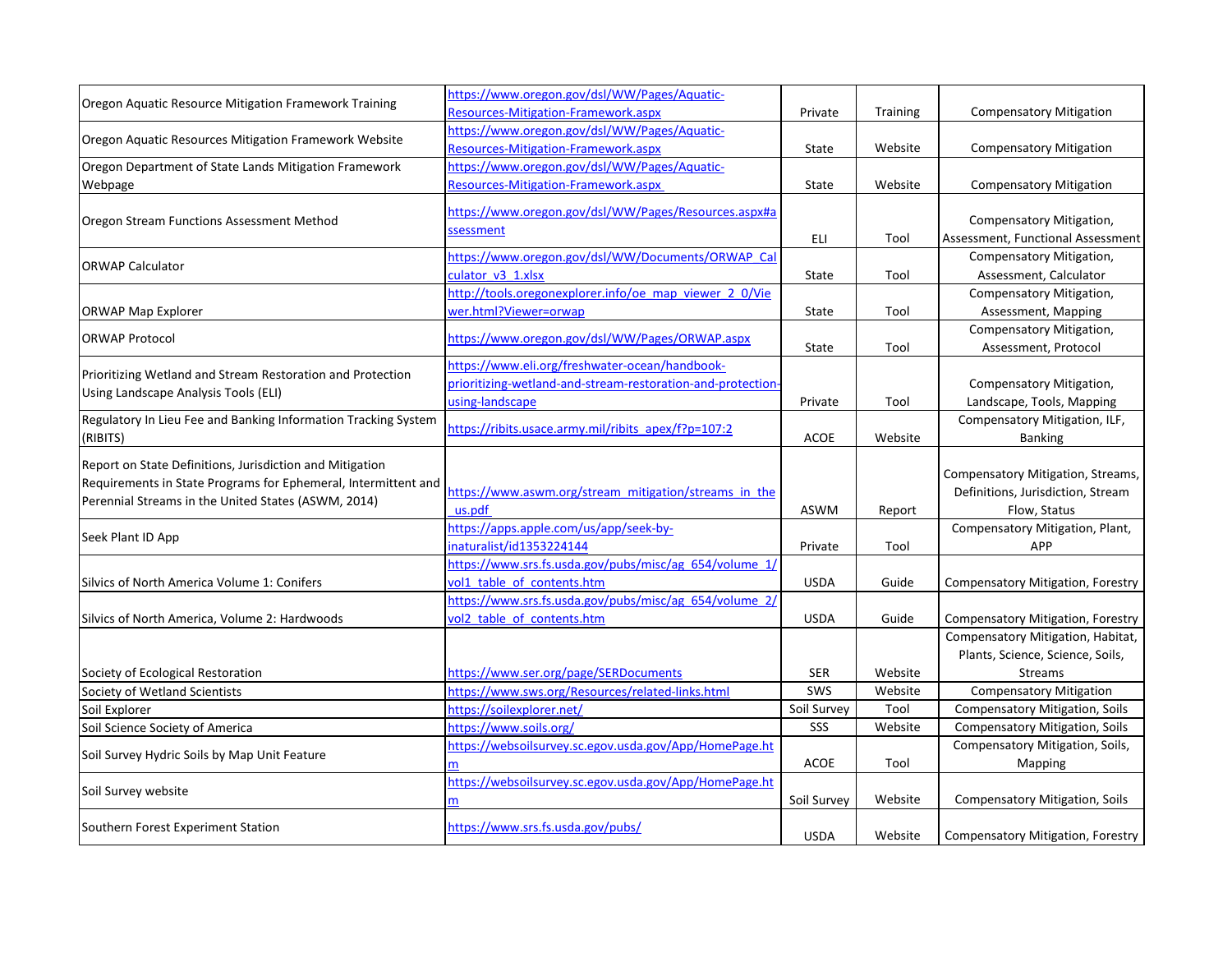| Stakeholder Forum on Federal Wetlands Mitigation (ELI, 2002)     | https://www.eli.org/research-report/stakeholder-forum-        |               |                 | Compensatory Mitigation,                             |
|------------------------------------------------------------------|---------------------------------------------------------------|---------------|-----------------|------------------------------------------------------|
|                                                                  | federal-wetlands-mitigation                                   | ELI           | Proceedings     | Stakeholders                                         |
| Status Report on Compensatory Mitigation in the United           | https://www.eli.org/research-report/2005-status-report-       |               |                 |                                                      |
| States (ELI, 2006)                                               | compensatory-mitigation-united-states                         | ELI           | Report          | <b>Compensatory Mitigation, Status</b>               |
| Stream Mechanics Training on Function-Based Framework for        | https://www.epa.gov/sites/production/files/2015-              |               |                 |                                                      |
|                                                                  | 08/documents/a function based framework for stream            |               |                 | Compensatory Mitigation,                             |
| <b>Stream Assessment &amp; Restoration Projects</b>              | assessment 3.pdf                                              | nservation Fu | <b>Training</b> | <b>Functional Assessment, Streams</b>                |
| <b>Tall Timbers Research Station</b>                             | https://talltimbers.org/                                      | State         | Website         | <b>Compensatory Mitigation, Forestry</b>             |
| Tall Timbers Research Station Fire Ecology Publications and      |                                                               |               |                 | Compensatory Mitigation, Forestry,                   |
| <b>Conference Proceedings</b>                                    | https://talltimbers.org/fire-ecology-program/                 | Nonprofit     | Proceedings     | Fire                                                 |
| Ten Years of the Compensatory Mitigation Rule: Reflections on    | https://www.eli.org/sites/default/files/elr/featuredarticles/ |               |                 |                                                      |
| Progress and Opportunities (Wetland News Commentary for ELI      | Jan19FA.pdf                                                   |               |                 |                                                      |
| by EPA)                                                          |                                                               | <b>ELI</b>    | Journal         | <b>Compensatory Mitigation, Status</b>               |
|                                                                  | https://www.conservationfund.org/our-work/conservation-       |               |                 |                                                      |
| The Conservation Fund's Training for Third Party Mitigation      | leadership-network/our-services/training-resources-3rd-       |               |                 |                                                      |
| <b>Interagency Review Teams</b>                                  | party-mitigation-interagency-review-team                      |               |                 |                                                      |
|                                                                  |                                                               | <b>USDA</b>   | <b>Training</b> | Compensatory Mitigation, IRT                         |
| The Geography of Trading Ecosystem Services: A Case Study of     | https://heinonline.org/HOL/LandingPage?handle=hein.jour       |               |                 |                                                      |
| Wetland and Stream Compensatory Mitigation Markets (2012)        | nals/helr36÷=8&id=&page=                                      |               |                 | Compensatory Mitigation,                             |
|                                                                  |                                                               | Academic      | Journal         | Ecosystem Services, Markets                          |
| The Mitigation Rule Retrospective: A Review of the 2008          |                                                               |               |                 |                                                      |
| Regulations Governing Compensatory Mitigation for Losses of      | https://www.iwr.usace.army.mil/Portals/70/docs/iwrrepor       |               |                 |                                                      |
| Aquatic Resources Society for Ecological Restoration - Institute | ts/2015-R-03.pdf                                              | <b>ACOE</b>   |                 | Compensatory Mitigation,<br>Regulation, Policy, Loss |
| for Water Resources (2015).                                      |                                                               |               | Report          |                                                      |
|                                                                  | https://www.erdc.usace.army.mil/Media/Fact-Sheets/Fact-       |               |                 |                                                      |
| The Multi-Scale Watershed Assessment (MSWA) approach             | Sheet-Article-View/Article/1447377/emrrp-watershed-           |               |                 |                                                      |
|                                                                  | assessment-a-multi-scale-approach-using-ecological-           |               |                 | Compensatory Mitigation,                             |
|                                                                  | modeling/                                                     | Academic      | Tool            | Watershed, Assessment                                |
|                                                                  |                                                               |               |                 |                                                      |
| The Nature Conservancy's Stewardship Calculator and Handbook     | https://www.conservationgateway.org/ConservationPlanni        |               |                 | Calculator, Land Trust,                              |
|                                                                  | ng/ToolsData/Pages/stewardshipcalculator.aspx                 | <b>TNC</b>    | Tool            | Management, Planning, Tools                          |
|                                                                  |                                                               |               |                 |                                                      |
| The Next Generation of Mitigation: Linking Current and Future    | https://www.eli.org/research-report/next-generation-          |               |                 |                                                      |
| Mitigation Programs with State Wildlife Action Plans and Other   | mitigation-linking-current-future-mitigation-programs-state-  |               |                 | Compensatory Mitigation, Wildlife,                   |
| State and Regional Plans (ELI and TNC, 2009)                     | wildlife                                                      | ELI           | White Paper     | Planning                                             |
| The State of Stream Compensatory Mitigation: Science, Policy,    | https://www.eli.org/compensatory-mitigation/state-stream-     |               |                 |                                                      |
| and Practice (ELI)                                               | compensatory-mitigation-science-policy-and-practice           |               |                 | Compensatory Mitigation, Science,                    |
|                                                                  |                                                               | ELI           | White Paper     | Policy, Status                                       |
| The Status and Character of In-Lieu Fee Mitigation in the United | https://www.eli.org/research-report/status-and-character-     |               |                 | Compensatory Mitigation, ILF,                        |
| States (ELI, 2006)                                               | lieu-fee-mitigation-united-states                             | ELI           | Report          | <b>Status</b>                                        |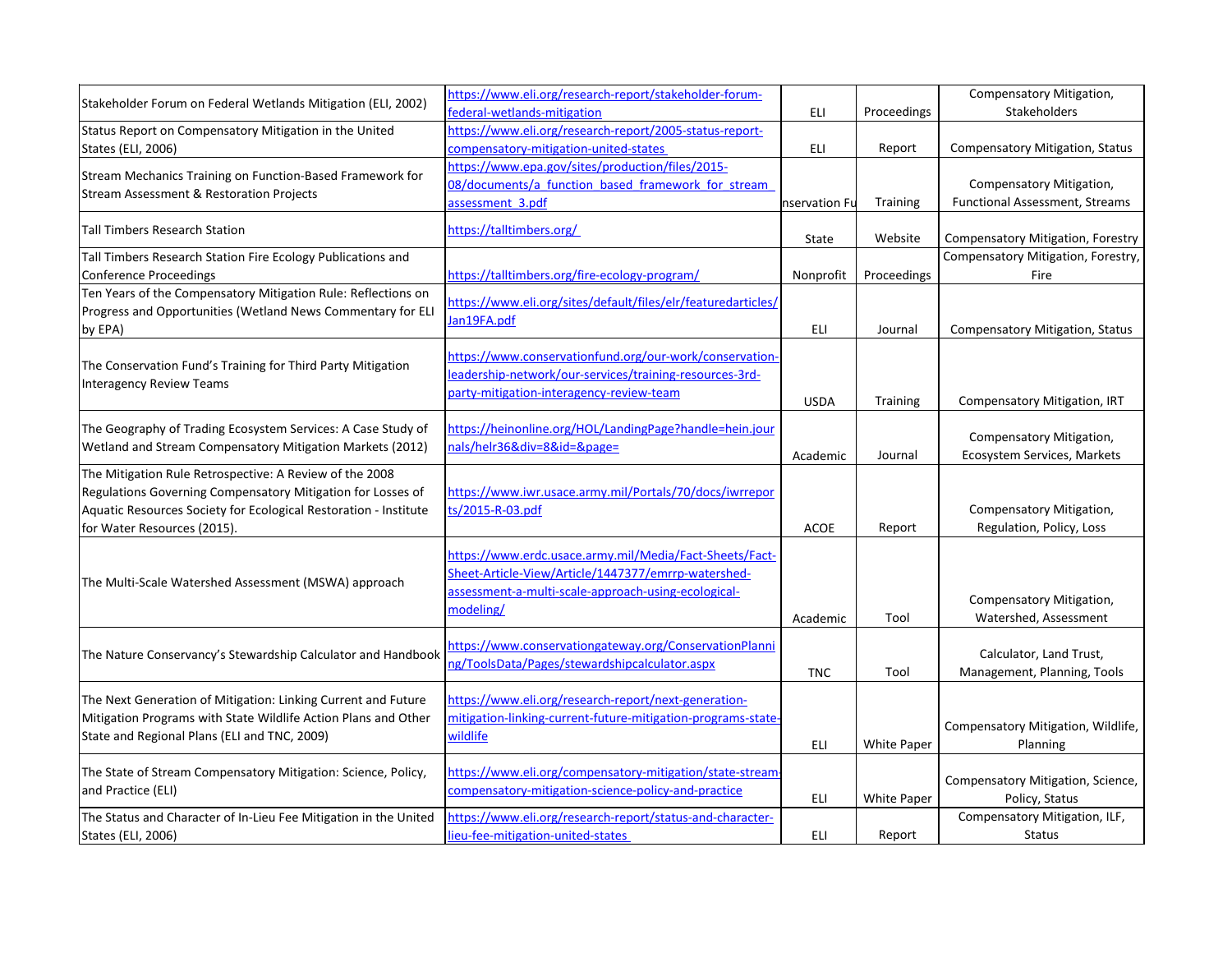|                                                                | https://www.epa.gov/cwa-404/types-mitigation-under-cwa-   |             |                 |                                         |
|----------------------------------------------------------------|-----------------------------------------------------------|-------------|-----------------|-----------------------------------------|
| Types of Mitigation under CWA Section 404: Avoidance,          | section-404-avoidance-minimization-and-compensatory-      |             |                 | Compensatory Mitigation,                |
| Minimization and Compensatory Mitigation                       | mitigation                                                | EPA         | Website         | Avoidance, Minimization                 |
|                                                                |                                                           |             |                 | Compensatory Mitigation,                |
| <b>US Drought Monitor</b>                                      | https://droughtmonitor.unl.edu/                           | <b>ACOE</b> | Tool            | Precipitation, Climate                  |
|                                                                | https://www.wsdot.wa.gov/sites/default/files/2017/07/24/  |             |                 |                                         |
| USACE Tech Standard for Water Table Monitoring (2005)          | Env-Wet-WaterTableTechStds.pdf                            | <b>USGS</b> | Tool            | Compensatory Mitigation,                |
|                                                                | https://www.nrcs.usda.gov/wps/portal/nrcs/main/national   |             |                 |                                         |
| USDA Training on the HGM Approach to Wetland Assessment        | /water/wetlands/assess/                                   | State       | <b>Training</b> | Compensatory Mitigation, HGM            |
|                                                                | https://www.nrcs.usda.gov/wps/portal/nrcs/main/national   |             |                 | Compensatory Mitigation,                |
| USDA Website on Wetland Assessment Methods                     | /water/wetlands/assess/                                   | <b>USGS</b> | Tool            | Assessment                              |
|                                                                |                                                           |             |                 |                                         |
| USGS National Map Viewer                                       | https://viewer.nationalmap.gov/advanced-viewer/           | State       | Tool            | <b>Compensatory Mitigation, Mapping</b> |
|                                                                |                                                           |             |                 | Compensatory Mitigation,                |
| <b>USGS National Water Information System Mapper</b>           | https://maps.waterdata.usgs.gov/mapper/index.html         | <b>USDA</b> | Tool            | Information System, Mapping             |
| Washington Department of Ecology Website on Wetland            | https://ecology.wa.gov/Water-                             |             |                 |                                         |
| <b>Education and Training Resources</b>                        | Shorelines/Wetlands/Education-training                    | State       | <b>Training</b> | <b>Compensatory Mitigation</b>          |
|                                                                |                                                           |             |                 |                                         |
|                                                                | https://ecology.wa.gov/Water-Shorelines/Wetlands/Tools-   |             |                 |                                         |
| Washington State Credit/Debit Method                           | resources/Credit-debit-method                             |             |                 | Compensatory Mitigation, Credits,       |
|                                                                |                                                           | State       | Tool            | Debits                                  |
| Washington State Department of Ecology Wetland Tools           | https://ecology.wa.gov/Water-Shorelines/Wetlands/Tools-   |             |                 |                                         |
|                                                                | resources                                                 | State       | Tool            | <b>Compensatory Mitigation, Tools</b>   |
| Washington State Department of Ecology: Coastal Wetlands       | https://ecology.wa.gov/Water-                             |             |                 |                                         |
| <b>Mitigation Website</b>                                      | Shorelines/Wetlands/Mitigation                            | State       | Website         | Compensatory Mitigation, Coastal        |
| Washington State Department of Natural Resources Mitigation    | https://www.dnr.wa.gov/Publications/agr restoration jarp  |             |                 | Compensatory Mitigation,                |
| Web Resource                                                   | a guidelines.pdf                                          | State       | Website         | Transportation                          |
| Washington State Department of Transportation (WSDOT)          | https://www.wsdot.wa.gov/environment/technical/discipli   |             |                 |                                         |
| Mitigation Web Resource                                        | nes/wetlands                                              | State       | Website         | Compensatory Mitigation,                |
|                                                                |                                                           |             |                 |                                         |
| Washington State DOT wetland and stream reconnaissance and     | https://www.wsdot.wa.gov/environment/technical/discipli   |             |                 | Compensatory Mitigation,                |
| assessment webpage                                             | nes/wetlands/recon-assess#Functionsassessment             | Academic    | Tool            | Transportation, Assessment, Stream      |
|                                                                | https://ecology.wa.gov/Water-Shorelines/Wetlands/Tools-   |             |                 |                                         |
| Washington State wetland rating system                         | resources/Rating-systems                                  |             |                 | <b>Compensatory Mitigation, Rating</b>  |
|                                                                |                                                           | State       | Tool            | System                                  |
| WebWIMP                                                        | http://climate.geog.udel.edu/~wimp/                       |             |                 | Compensatory Mitigation, Tools,         |
|                                                                |                                                           | Private     | Tool            | Software/Program                        |
|                                                                | https://landrehab.wordpress.com/home/programs/wetbud      |             |                 | Compensatory Mitigation, Model,         |
| Wetbud 2.0 - Wetland Water Budget Modeling Software            |                                                           | <b>ACOE</b> | Tool            | Software/Program                        |
| Wetland and Stream Mitigation: A Handbook for Land Trusts (ELI | https://www.eli.org/land-biodiversity/wetland-and-stream- |             |                 | Compensatory Mitigation, Stream,        |
| and the Land Trust Alliance)                                   | mitigation-handbook-land-trusts                           | ELI         | Handbook        | <b>Land Trusts</b>                      |
|                                                                | https://www.eli.org/research-report/wetland-mitigation-   |             |                 |                                         |
| Wetland Mitigation Banking (ELI, 1993)                         | banking                                                   | <b>ELI</b>  | Report          | Compensatory Mitigation, Banking        |